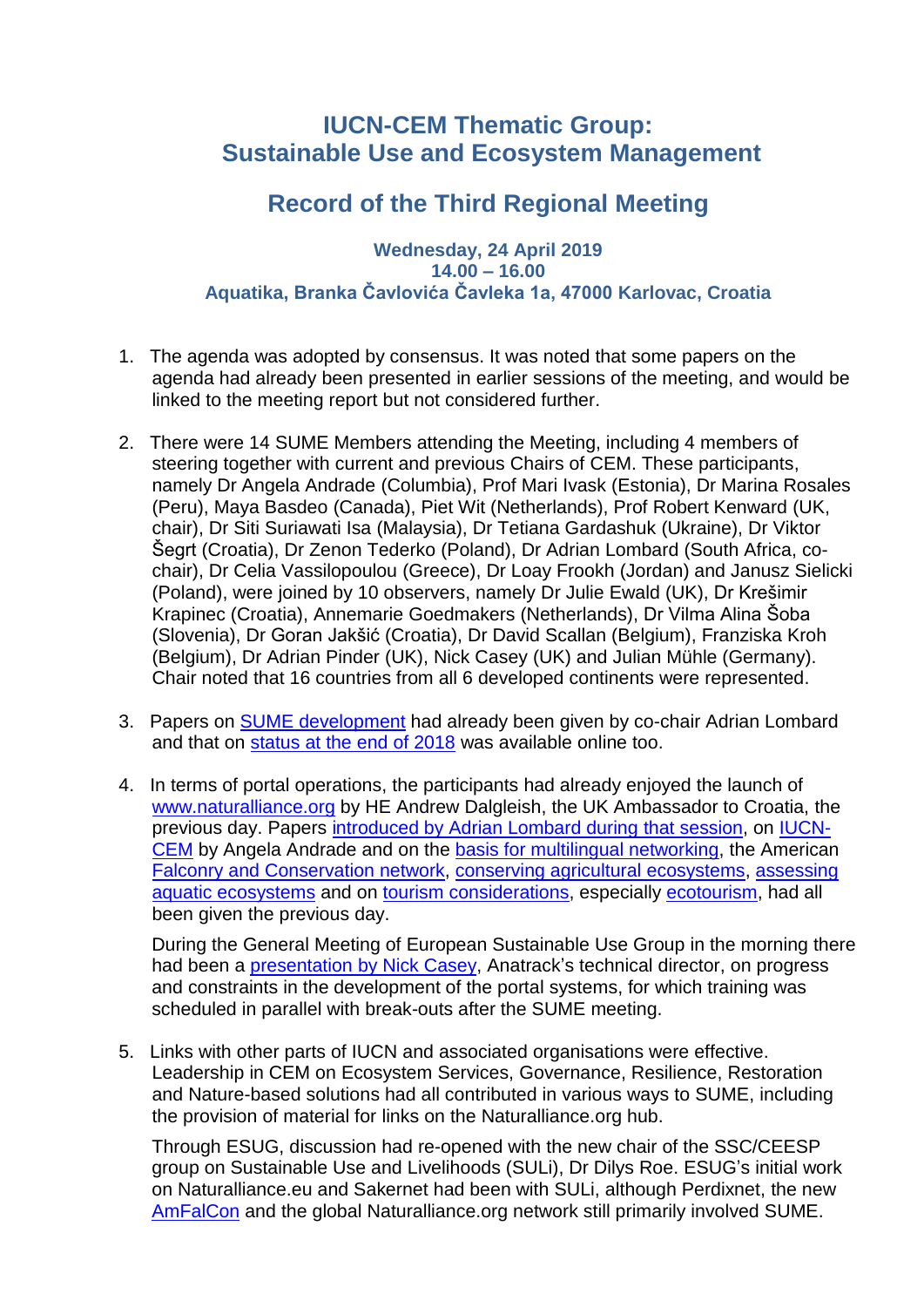There was good liaison with some relevant IUCN members, including the International Association for Falconry and Conservation of Birds of Prey (IAF) through SUME co-chair and leadership for AmFalCon, and the Federation of Associations for Hunting and Conservation in Europe (FACE) through ESUG Committee. An MOU with IAF was in preparation. SUME had minimal experience engaging with the media, although a [press release](http://www.sycl.net/file_link/00087/4-Pressalert(IUCN-CEM)-for-20190423_636911059682058000.pdf) had been prepared for the launch of Naturalliance.org.

- 6. SUME communications and administration were mainly through email to individuals, and through the IUCN portal to groups membership as a whole. As Adrian Lombard had already described, growth of the group had occurred through self-registration when CEM membership re-registered after WCC6. Communication within CEM therefore seemed adequate and an approach based on outreach to communities through the internet seemed to be appreciated. In that sense, large membership was a vote of confidence. However, only about 10% of members had attended meetings, were engaged in building the global naturalliance or had responded to requests for information sent through the IUCN portal. Response for the latter two requests had required very little effort, so either people were not reading material from the IUCN portal or they were content to watch the activity of the group and learn without engaging actively. They were a human resource that needed to be tapped if global networking through national to local levels was to be achieved. Promotion via social media would be essential. A [paper o](http://www.sycl.net/file_link/00087/5-(SUME)discussiongroups_636911060692470000.pdf)n the possibility of testing multilingual discussion based on naturalliance.org satellites had been circulated and it was decided by consensus to trial such discussion for Spanish and Russian.
- 7. IUCN's seventh World Conservation Congress would be in Marseille. Calls by IUCN secretariat for Events in the initial Forum and Motions for the subsequent General Asseembly had been initiated. SUME members had held events for the former Sustainable Use Specialist Group at WCC2, 3 and 4, also with SULi in Jeju, but SUME had without success proposed an event of networking for WCC6.

Chair asked Angela Andrade whether an event could be taken under the CEM banner in Marseilles. She noted many thematic interests in a very active CEM, including Red-listing of Ecosystems, Nature-based Solutions, Restoration, Climate Change, Peatlands, Human Health other management for Ecosystem Services. Jonathan Hughes was organising an Urban Pavilion and perhaps connectivity with rural could be included. Engagement for a resolution on multilingual outreach could be useful and it was worth noting that France looking to lead a biodiversity agreement following its success with the climate agreement. With climate change all need to think of conservation through use.

It was felt by participants that preparation for WCC7 would be helped by a presence at the European regional Forum in early July. Piet Wit felt that with so much emphasis on protected areas, it needed to be remembered that many ecosystems had been created by human use, and that problems in the majority of land, which was outside protected areas, arose from intensified use of such systems which could be constrained by sustainable-use of other ecosystem components.

Simone Maynard noted the challenge of engaging with communities across Oceania other than Australia and New Zealand (e.g. Fiji, Samoa, Soloman Islands) and wondered if the sustainable use focus of SUME could help; a meeting in the autumn at Oceania Ecosystem Services Forum in New Zealand during 2-6 September 2019 could be an opportunity to make appropriate contacts. Adrian Lombard suggested that running a joint side event with IAF at WCC7 could include training for use of the global-with-local networking tools.